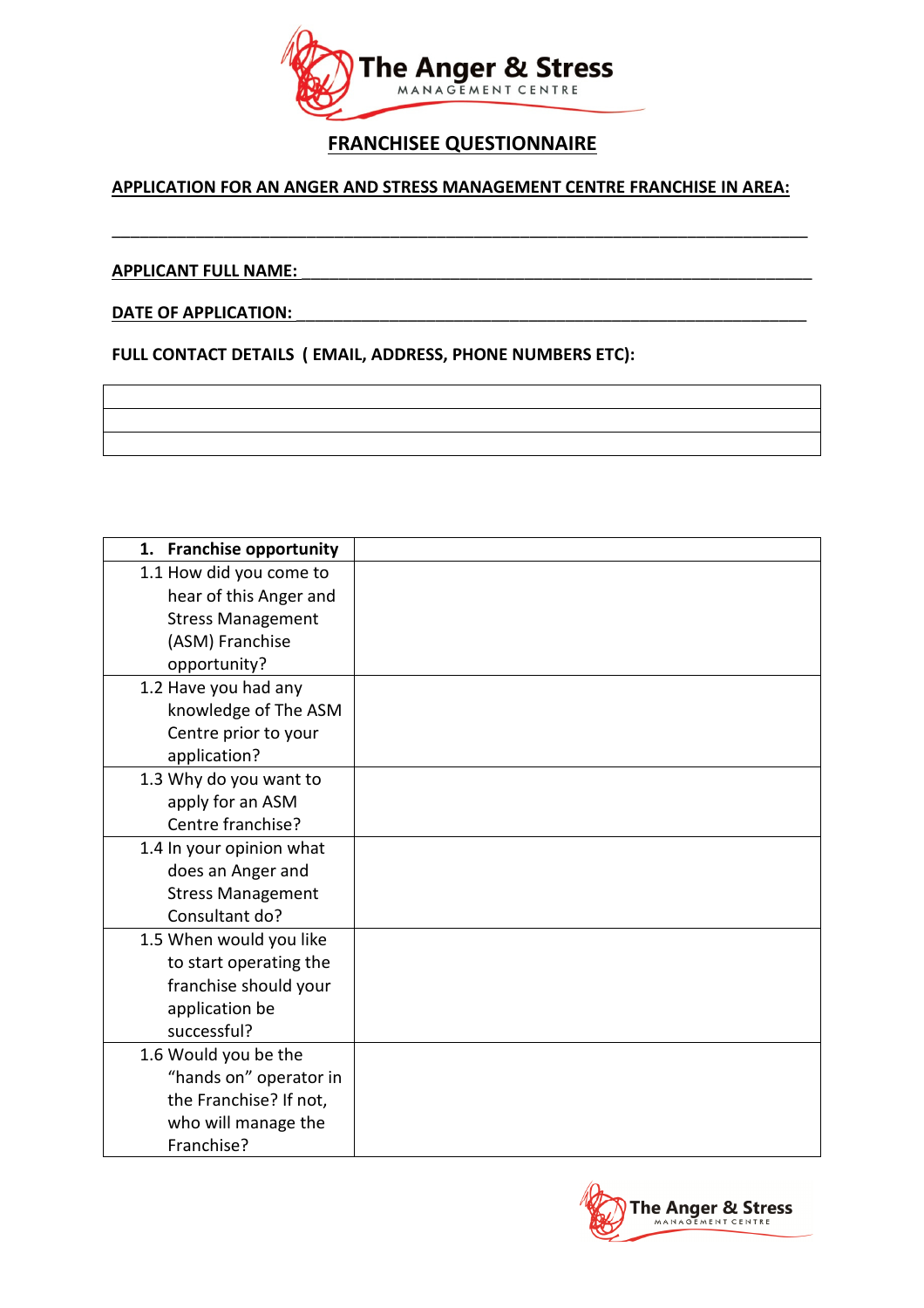| 2. Business Background       |                                                 |
|------------------------------|-------------------------------------------------|
| 2.1 In your opinion why      |                                                 |
| would you be an ideal        |                                                 |
| candidate to qualify for     |                                                 |
| an ASM Centre                |                                                 |
| franchise?                   |                                                 |
| 2.2 Have you got any         | PLEASE MAKE SURE TO ATTACH HERETO A SHORT BUT   |
| Coaching or                  | <b>DESCRIPTIVE CV OF YOURSELF AND/OR OTHER</b>  |
| Counselling                  | APPLICANTS.                                     |
| experience? If so, in        |                                                 |
| what field and for how       |                                                 |
| long?                        |                                                 |
| 2.3 Have you got any         |                                                 |
| <b>Franchise or Business</b> |                                                 |
| Management                   |                                                 |
| experience? If so in         |                                                 |
| what field and how           |                                                 |
| long?                        |                                                 |
| 2.4 Have you got any         |                                                 |
| experience in                |                                                 |
| workshop facilitation        |                                                 |
| and/or delivering talks      |                                                 |
| and presentations?           |                                                 |
| 3. Current Business          |                                                 |
| 3.1 Are you currently        |                                                 |
| operating / managing a       |                                                 |
| business? If so what         |                                                 |
| field of business and        |                                                 |
| what is the business         |                                                 |
| name and address?            |                                                 |
| 3.2 Are you a member of a    |                                                 |
| close corporation,           |                                                 |
| director of a company,       |                                                 |
| partnership or sole          |                                                 |
| proprietor?                  |                                                 |
| 3.3 Please indicate in       | PLEASE MAKE SURE TO ATTACH HERETO A COPY OF THE |
| which capacity your          | CC OR PTY DOCUMENTS WHERE APPLICABLE.           |
| <b>ASM Centre Franchise</b>  |                                                 |
| will be conducting           |                                                 |
| business. (ie close          |                                                 |
| corporation, company,        |                                                 |
| partnership or sole          |                                                 |
| proprietor?                  |                                                 |
| 3.4 What is the number of    |                                                 |
| your current staff           |                                                 |
| complement?                  |                                                 |

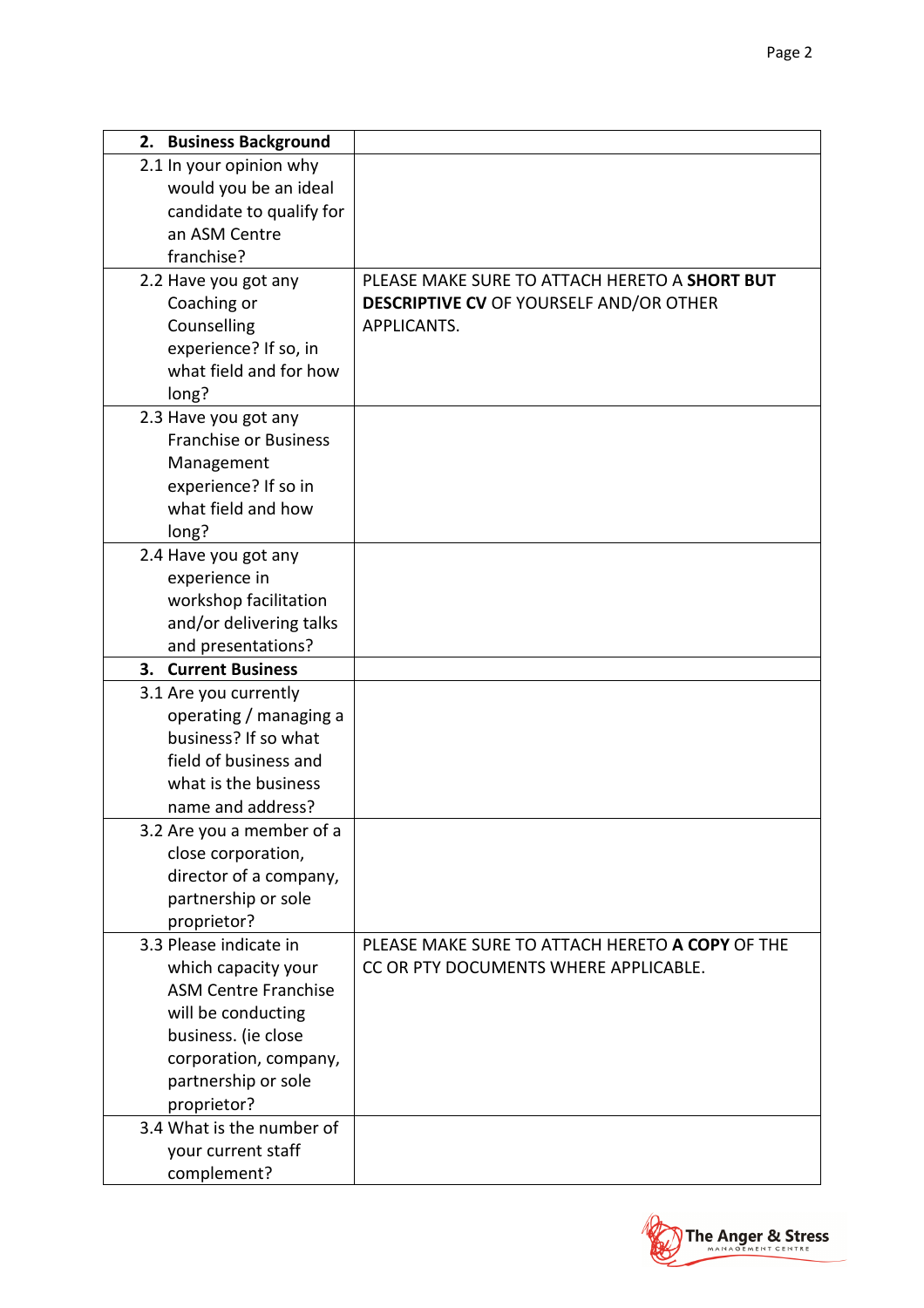| 3.5 Should your            | PLEASE ENSURE TO ATTACH HERETO A LIST OF FULL     |
|----------------------------|---------------------------------------------------|
| application be             | <b>NAMES AND ID NUMBERS OF RELEVANT EMPLOYEES</b> |
| successful, how many       |                                                   |
| of your employees will     |                                                   |
| require training in        |                                                   |
| Anger and Stress           |                                                   |
| Management?                |                                                   |
| 4. ASM Franchise -         |                                                   |
| <b>Premises</b>            |                                                   |
| 4.1 From what premises     |                                                   |
| are you planning to        |                                                   |
| operate the ASM            |                                                   |
| Centre Franchise?          |                                                   |
| 4.2 Would said premises    |                                                   |
| be equipped with           |                                                   |
| telephone-, fax- and       |                                                   |
| internet service           |                                                   |
| facility?                  |                                                   |
| 4.3 Would said premises    |                                                   |
| be equipped with           |                                                   |
| Reception and/or           |                                                   |
| <b>Consulting Room</b>     |                                                   |
| Facilities?                |                                                   |
| 4.4 Are you the owner or   | PLEASE ATTACH HERETO PROOF OF OWNERSHIP OR LEASE  |
| tenant of said             | AGREEMENT.                                        |
| premises?                  |                                                   |
| 4.5 Have you got the right |                                                   |
| or permission to           |                                                   |
| display any ASM            |                                                   |
| Centre branding in         |                                                   |
| front and/or inside the    |                                                   |
| building/office?           |                                                   |
| 5. ASM Franchise           |                                                   |
| <b>Market</b>              |                                                   |
| 5.1 Prior to this          |                                                   |
| application, have you      |                                                   |
| done a viability study     |                                                   |
| in your area of            |                                                   |
| application on the         |                                                   |
| need and demand for        |                                                   |
| the services of an ASM     |                                                   |
| Centre Franchise? If       |                                                   |
| "yes" by whom and          |                                                   |
| what were your             |                                                   |
| findings?                  |                                                   |